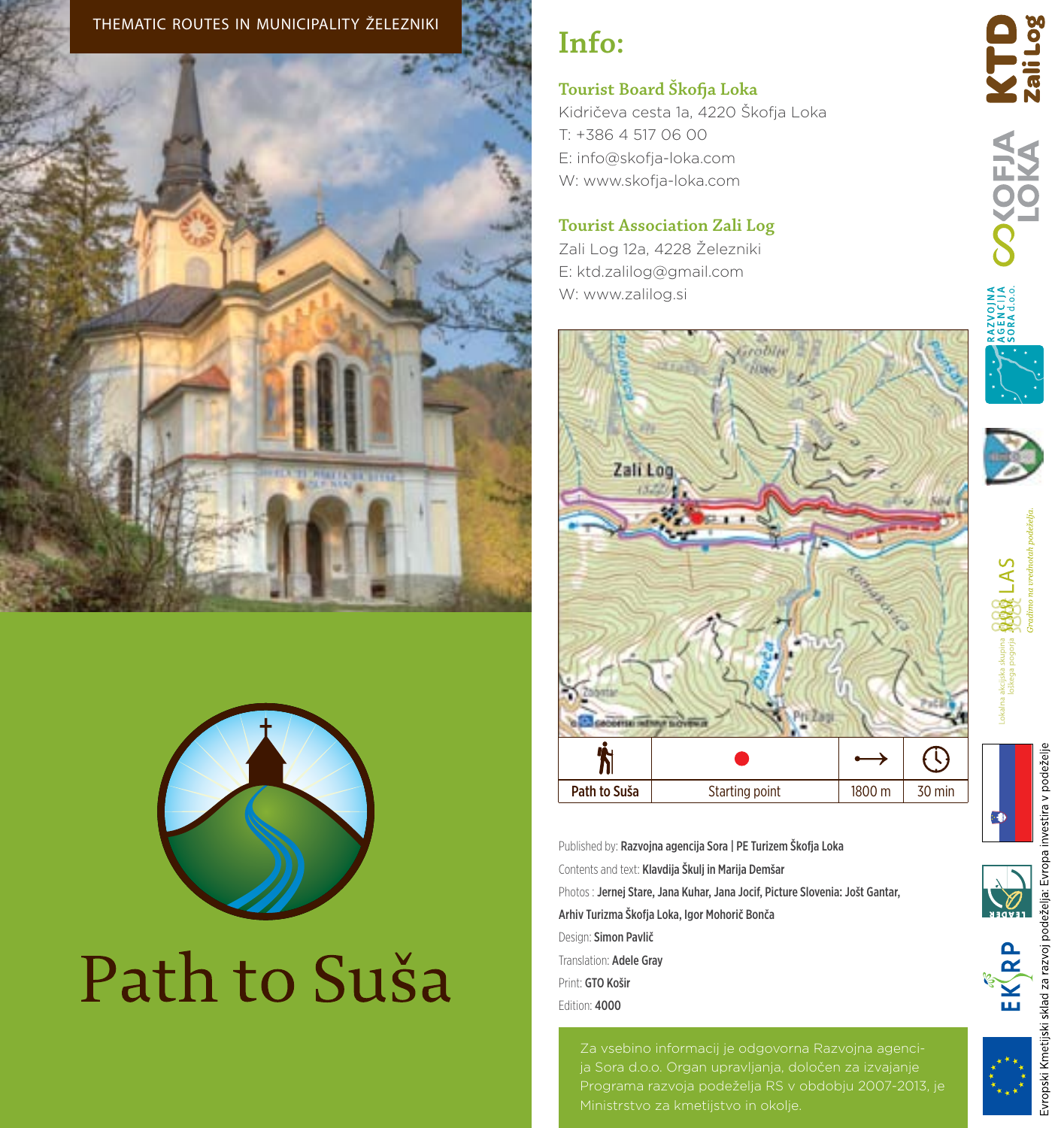Historical facts describe that once upon a time a path led through Plenšak and across a grassy clearing to Suša from the region of Gorenjska to the Primorska region. Beneath this place, it is thought a lake was situated, this is borne witness by the moorings for tying up boats at the edge of the rocky cliffs. It is from here that the name of the place Suša originated, meaning 'place on dry land'.

According to religious tradition, the origins of the church in Suša are linked with a miraculous event. A local named Koblar from Zali Log had a hay-meadow and when he was cultivating a cleared woodland he found an image of Maria of Loreto. He took it home but the next day he found it again in the same place in Suša. He saw this as a special sign from God and in this place a shrine was then built. It is not known exactly when the shrine was built. However, on the small bell from the shrine the year 1680 can be seen. The small image of Maria of Loreto was later hung in the shrine but it was not preserved and the one seen today is not the original.

The church here was built in 1877 under the leadership of





the then priest Anton Pintar. All the building materials were

#### *The church is included in the Ema's pilgrimage path.*

brought to the building site with the help of small mining wagons, linked together, which travelled uphill on wooden tracks and at the same time the



material which had been dug out was transported away downhill. As with the majority of old houses in Zali Log, the church was originally covered with slate. The church was consecrated on the 14th October 1877 and the following year a new main altar was constructed. In the centre of the altar is a statue of Our Lady of Loreto with Jesus in her lap. Under the statue are the angels who miraculously transported Maria's house by sea from it's original location in Nazareth to the town of Loreto.

*This place emits a special energy, regardless of whether by the source of the water, around the church or in it. A very pleasant, strong feeling can be felt in the church beneath the dome.*

Pope Pius IX gave this church a great gift – the large altar which had the privilege of giving pardons for souls in purgatory. In March 1880 an even bigger donation was received when a certified letter from Rome arrived, written in Loreto in Italy. It stated that every religious

Christian who visits the church in Suša can receive all pardons which are received in Nazareth's house in Loreto. From then on, Suša began to be named 'Kranjski Loreto'. Through history, a lot of people have sought the help of Our Lady of Loreto in Suša, have had their wishes granted and these are witnessed by the many pictures of thanks which are hung in the church. Still today a lot of pilgrims and other people come here to plead to Our Lady of Loreto.

## **Shrine with a statue of Mary Immaculate at the source of the water**



During the building of the church in Suša, a little beneath the church, a shrine to Maria was built. In 1892 a statue of Mary Immaculate was placed in it. From beneath this shrine a spring rises which is thought by many to have healing properties. According to local tradition, water from the spring is particularly beneficial for the eyes. The story goes that when a mother brought her blind daughter to the spring, after washing her eyes with the water, she